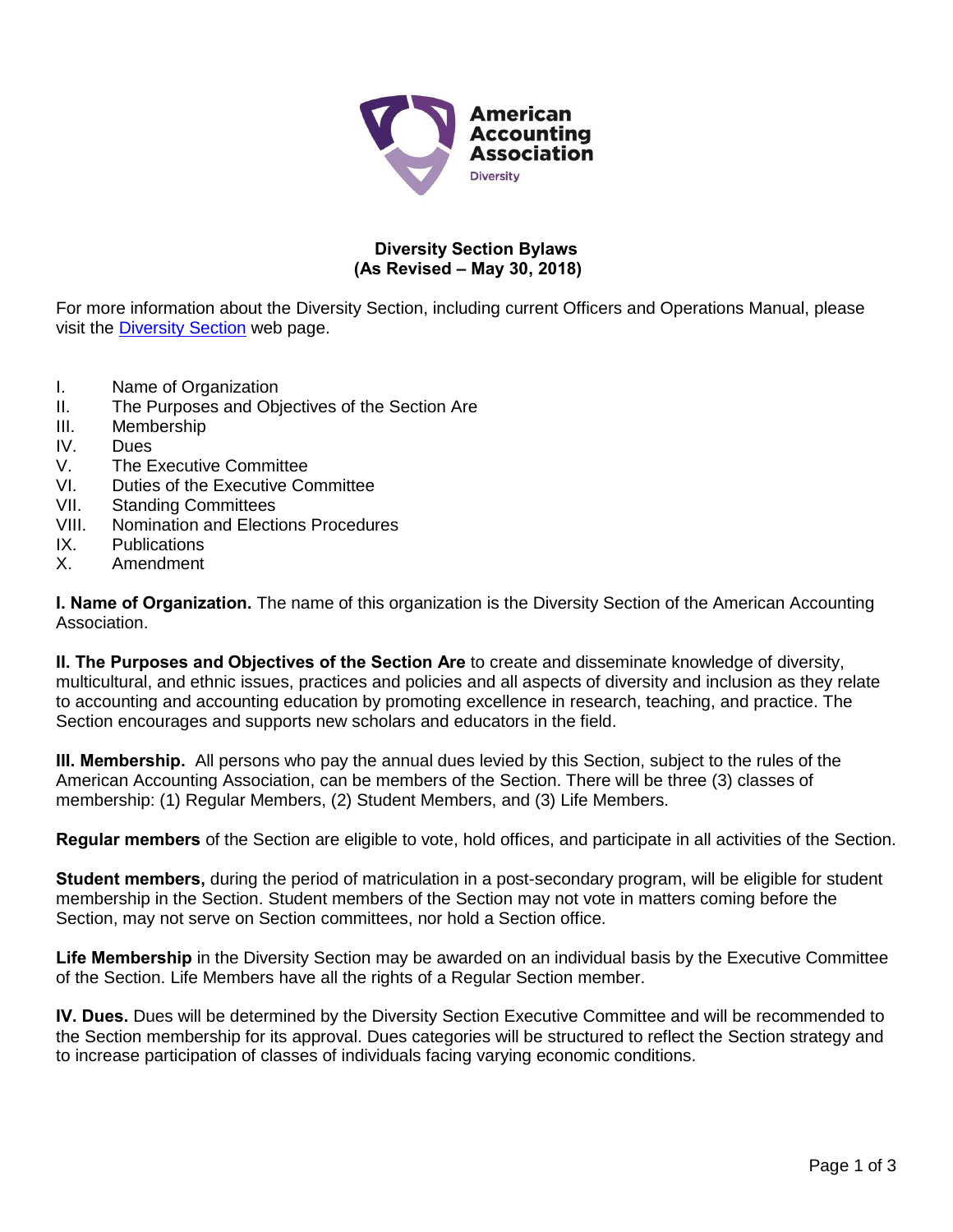**V**. **The Executive Committee.** The Executive Committee of the Diversity Section will consist of the President, Vice President (President-Elect), Past President, Secretary, Treasurer, and Council Representative. They are responsible for directing the affairs of the Section and formulating the plans, policies, rules, and procedures they consider necessary to achieve the Section mission.

## **VI. Duties of the Members of the Executive Committee**

**President.** The President serves a one (1) year term. The President is responsible for administering the affairs of the Section. The President will act as Chair of the Executive Committee and will preside at all meetings of the Section. Except for committee members previously appointed to terms that have not yet expired, the President has the authority to appoint members to committees and task forces, and, at his/her discretion, to remove members of committees and task forces.

**Vice President (President-Elect).** The Vice President is elected for a one (1) year term. The duty of the Vice President is to assist the President in administering the affairs of the Section.

**Past President.** The Past President serves on the Diversity Section Nominations Committee and Advisory Board. He/she will assist the President and Vice President in their efforts to implement the Section strategy. The Past President will serve in that office for one (1) year.

**Secretary.** The Secretary is elected for a one (1) year term. The duty of the Secretary is to supervise the keeping of records of Section meetings, policies, and procedures.

**Treasurer.** The Treasurer is elected for a one (1) year term. The duty of the Treasurer is to work with AAA professional staff relative to collection and disbursement of Section funds. The Treasurer will report to the Section members at its business meeting on the financial affairs of the Section and will provide that information for dissemination to the Section members.

**Council Representative.** The Council Representative serves a three (3) year term and is eligible for one (1) additional three (3) year term. The duty of the Council Representative is to report in a timely manner all relevant Council meeting information to the Section Executive Committee.

**Filling of Vacancies.** In the event that a member of the Executive Committee, other than the President, is unable to serve the full term, the duties will be assigned to another person selected by the Executive Committee. When the President cannot serve, then the duties will be assumed by the most recent Past President who is willing to serve. When the Vice President is not able to serve, the Diversity Section Nominations Committee will nominate another candidate who will be affirmed by a vote of the membership.

## **VII. Standing Committees**

**Advisory Board.** The officers of the Section will be guided in their duties by an Advisory Board. In addition, the Advisory Board will propose changes in the bylaws for submission to the members of the Section for approval. The Advisory Board will consist of two (2) Past Presidents and Council Representative. The chair of the Advisory Board will be appointed by the Nominations Committee.

**Nominations Committee**. The Nominations Committee's duties include soliciting candidates from the membership for open offices and preparing a slate of at least one (1) candidate for each of the open offices. It will consist of the current Past President, (who serves as Chair), President, and President-Elect. Members of the Diversity Section Nominations Committee are not eligible for nomination to any Diversity Section office while serving on the committee.

**VIII. Nomination and Elections Procedures.** The slate will be posted 30 days in advance of the election and will include at least one (1) name for each position. Additional nominations may be made by a petition signed by 25 Regular or Life members of the Diversity Section submitted to the President 15 days prior to the